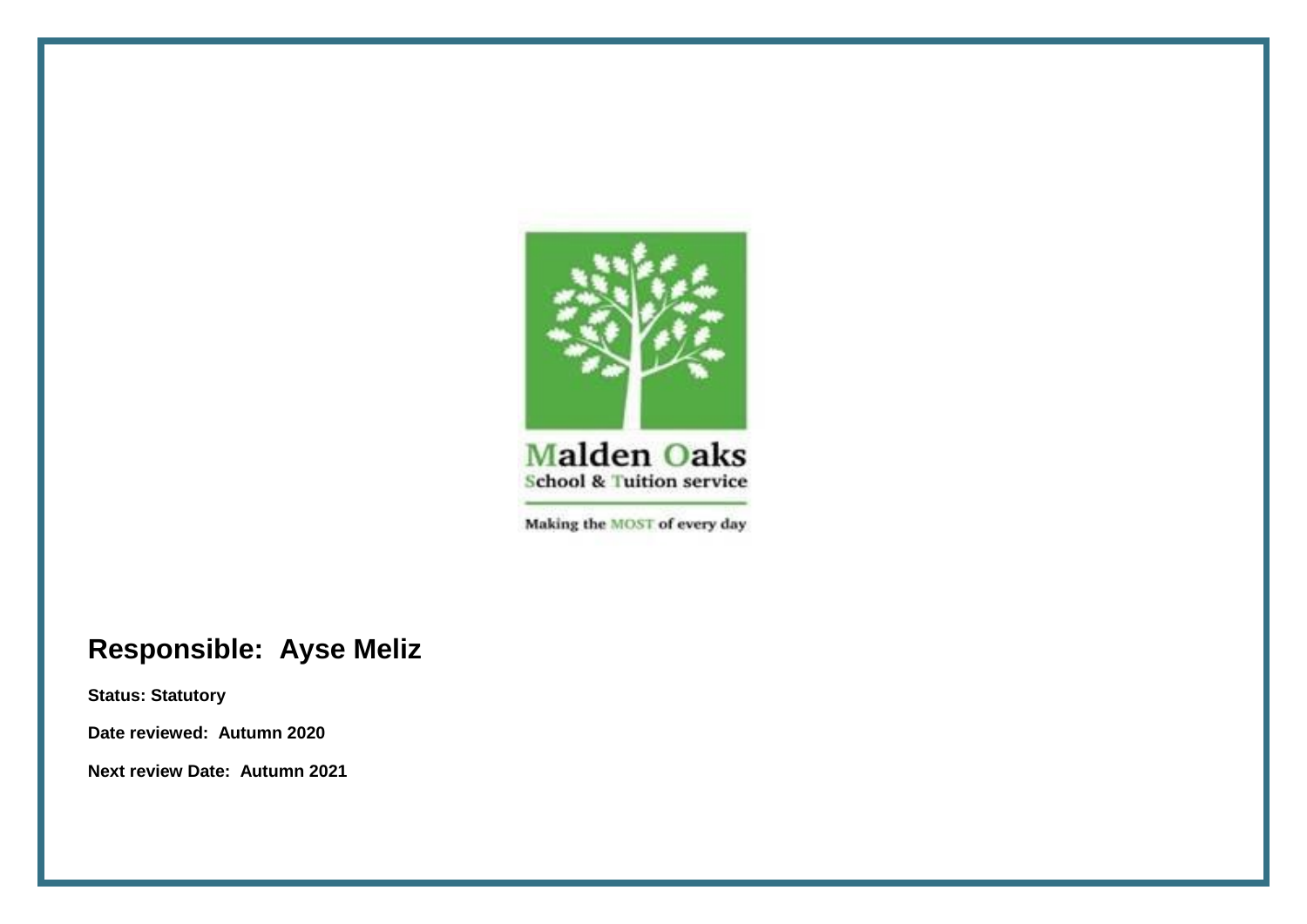## **EQUALITY ACTION PLAN 2016-2020**

| <b>Public Sector</b><br><b>Equality Duty</b>                                               | <b>Equality</b><br><b>Objectives</b>                                                                                                                                | <b>Actions</b>                                                                                                                                                                           | How will the<br>impact of the<br>action be<br>monitored?         | Who is<br>responsible?       | <b>Time Frames</b>         | <b>Progress Commentary- Sept 2020</b>                                                                                                                                                                                                                                                                                                                                                                                                                                                                                                                                                                                                                                                                                                                                                                                                                                                                                                                                                                                                                                                                                                                                                                                                                                                 |
|--------------------------------------------------------------------------------------------|---------------------------------------------------------------------------------------------------------------------------------------------------------------------|------------------------------------------------------------------------------------------------------------------------------------------------------------------------------------------|------------------------------------------------------------------|------------------------------|----------------------------|---------------------------------------------------------------------------------------------------------------------------------------------------------------------------------------------------------------------------------------------------------------------------------------------------------------------------------------------------------------------------------------------------------------------------------------------------------------------------------------------------------------------------------------------------------------------------------------------------------------------------------------------------------------------------------------------------------------------------------------------------------------------------------------------------------------------------------------------------------------------------------------------------------------------------------------------------------------------------------------------------------------------------------------------------------------------------------------------------------------------------------------------------------------------------------------------------------------------------------------------------------------------------------------|
| Foster good<br>relationships<br>between different<br>groups                                | To ensure that<br>all students<br>have equal<br>access to<br>decision-<br>making.<br>To ensure that<br>students'<br>receive<br>appropriate<br>equality<br>education | Introduce a<br>formal student<br>council<br>Fully embed<br>PHSE in the<br>curriculum                                                                                                     | See the school<br>improvement<br>plan<br>See the SDP             | Alison Vigor<br>Alison Vigor | See the SDP<br>See the SDP | A formal student council has been established and is run by Anne<br>Roberts. The council meets at least termly and discusses standing<br>items and also seeks the views of more topical items, such as<br>Leavers' Events and school design.<br>Students from a variety of backgrounds and abilities are encouraged<br>to sit on the council. All students are able to voice their views through<br>their student council rep.<br>PSHE is fully embedded within the curriculum with a lead at both KS3<br>and KS4 sites. Both members of staff keep fully up to date with the<br>latest government guidelines. In KS4, PSHE is taught by a subject<br>specialist and in KS3, the PSHE lead regularly disseminates relevant<br>information and shares appropriate resources for class teachers. KS3<br>have also established links with school health and so are well<br>supported in delivering RSE training.                                                                                                                                                                                                                                                                                                                                                                         |
| To make Malden<br>Oaks accessible to<br>and welcoming of<br>those all gender<br>identities | To ensure that<br>students<br>questioning their<br>gender identity<br>are safe and<br>welcome at<br><b>Malden Oaks</b><br>throughout their<br>placement.            | Establish<br><b>Malden Oaks</b><br>as a welcoming<br>environment to<br>transgender<br>students.<br>Train staff to<br>understand the<br>difficulties faced<br>by transgender<br>students. | Student<br>feedback &<br>wellbeing<br>Attendance &<br>engagement | Ayse Osman                   | see the SDP                | Staff have received training on gender dysphoria and identity from the<br>school's EP. The training supported staff in understanding the correct<br>terminology, the issues raised by questions around identity and also<br>where to signpost students and their families to for support.<br>The training enhanced existing practices at Malden Oaks that seek to<br>ensure all students feel comfortable, safe and confident being and<br>expressing themselves.<br>The training confirmed that our existing removal of barriers that would<br>have been experienced in mainstream, such as wearing 'correct'<br>uniform and knowing which bathroom to use are best practice and<br>play a part in making students feel welcome and accepted.<br>Due to our small size, Malden Oaks has considerable flexibility in the<br>names that students are known by, depending on how they wish to be<br>known at the time.<br>The relationship built up between Malden Oaks and families means<br>that we are in a strong position to offer some support to families, who<br>can find their child's identified gender<br>Staff education and creating a welcoming space for all students has<br>meant we have been able to maintain 0 instances of gender based or<br>transphobic bullying. |

1